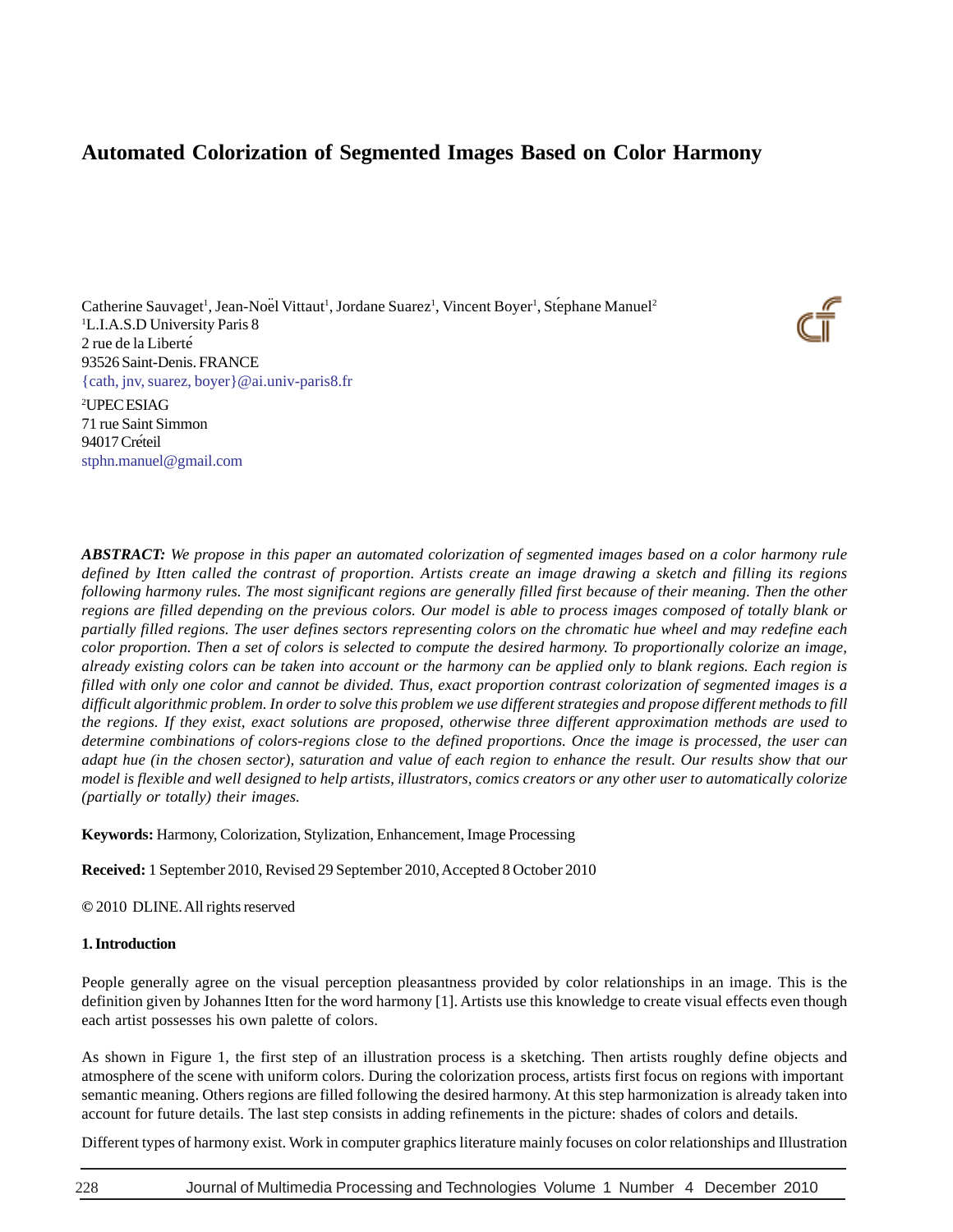provided by Pierre Le Pivain aka LePixx. forgets that artists also specifically choose the quantity of each color they use. The contrast of proportion, used almost since the impressionist period, described by Itten [1] and largely used by artists has been widely neglected.



Figure 1. Example of consecutive steps needed during the creation process. Illustration provided by Pierre Le Pivain aka LePixx

We propose a model to help users (principally artists, illustrators, comics creators. . . ) to automatically fill and refine their images according to proportion harmony. Our work focuses on the second step realized by the artist (roughly filling areas).

Our model performs colorization on an input image, split in different regions, following Itten's color ratios. Each region is filled with one uniform color. Some of the regions of the input image can be precolorized by the user or the image can be left totally blank. Applying the harmony, the contribution of precolorized regions may, or may not, be taken into account.

Exact colorization of segmented images, given desired proportions, is a difficult problem. We propose different strategies in order to provide exact solutions if they exist or good approximations otherwise. Once the image is totally colorized, the user may adapt hue (in the chosen sector), saturation, value and create color shades on each region to enhance the image. Our model is flexible and well designed to help users to automatically fill (totally or partially) their images.

In section II we briefly summarize related work on color harmony. As we focus on the proportion of harmony defined by Itten, section III presents the terminology defined by Sauvaget *et al.* in [2] and used in our model to describe harmony proportion. Our model is then described in section IV. We describe the colorization problem and present our different strategies and methods. We then present our results and draw our conclusions.

# **2. Related Work**

Colors have always been used to convey emotions. For that reason, several domains have shown interest in color relationships. Combinations of colors have been widely studied and different theories define them as harmonious or non-harmonious. First theories by Goethe [3], Chevreul [4], Young and Maxwell [5], allowed to introduce new representations of colors [6], [7], [1]. Since then, color harmony has been described using representations of colors and rules to depict pleasant combinations. Most of these pleasant combinations correspond to spatial arrangements and others, introduced by Granville and Jacobson [8], use a quantitative representation.

Most of existing tools and ongoing research ([9], Schemer1 or Kuler2) use these theories except the quantitative one. An example is provided Figure 2. Moreover, most of them propose sets of colors to colorize an image but do not help the user to colorize it.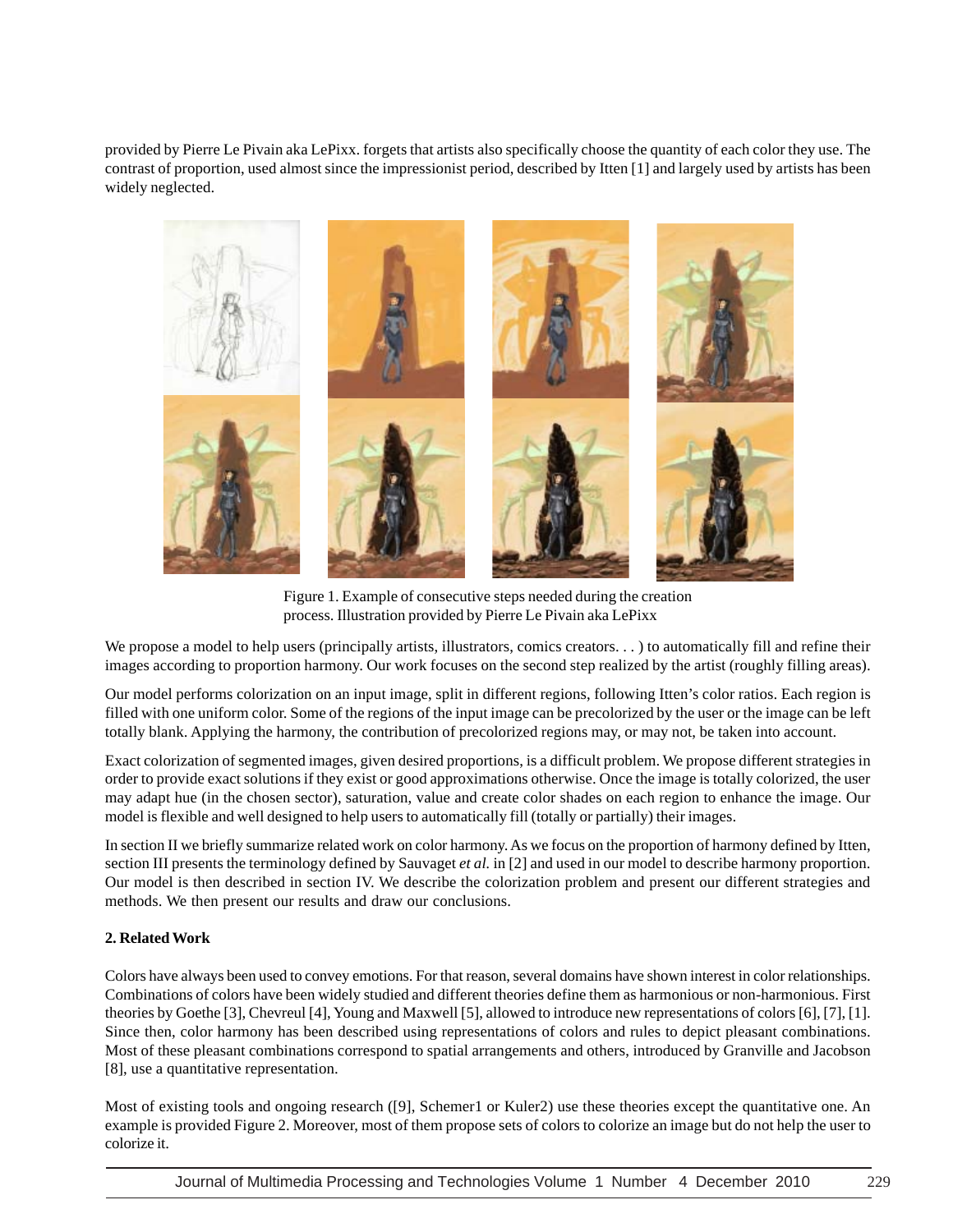

Figure 2. Snapshot of Kuler's tool. This tool proposes palettes of colors generated according to several harmony rules. However, quantitative representation rule is not provided

Different issues from the main theories of color harmony are described by Westland *et al.* [10] who also notice that the principle of quantity has been widely forgotten. Li-Chen Ou and Ronnier Luo [11] proposed a color harmony model for two color combinations. This model is based on the results of psychological assessment for color combination pairs on a neutral gray background (see Figure 3). However, the images we are used to perceive, generally consist in more than two colors.



Figure 3. Image of Li-Chen Ou and Ronnier Luo (curtsy of Luo) psychological studies. The experimentation consists in asking the user to quantify how harmonious is a pair of colors

Cohen-Or *et al.* [12] provided a model for the harmonization of colors using predefined harmonic templates composed of two sectors at most (see Figure 4). After finding the template that best fits the image, the user may change the orientation of the hue template to globally change the colors of the image. A graph-cut optimization is used to enforce a continuous modification of colors in the image space. An extension for videos has been proposed in [13]. Moreover a cut-and-paste system is described that allows the user to realize color harmonization and compose scenarios. For example, color harmonization can be realized independently for the background and foreground and a final image can be created by composition of the latter two. As explained above, the harmony presented here has some limitations. The harmonic templates are composed of at most two sectors and the contrast of proportion cannot be applied with this method.

<sup>1</sup> Color Schemer, 2000, http://www.colorschemer.com

<sup>2</sup> Adobe Kuler, 2006, http://kuler.adobe.com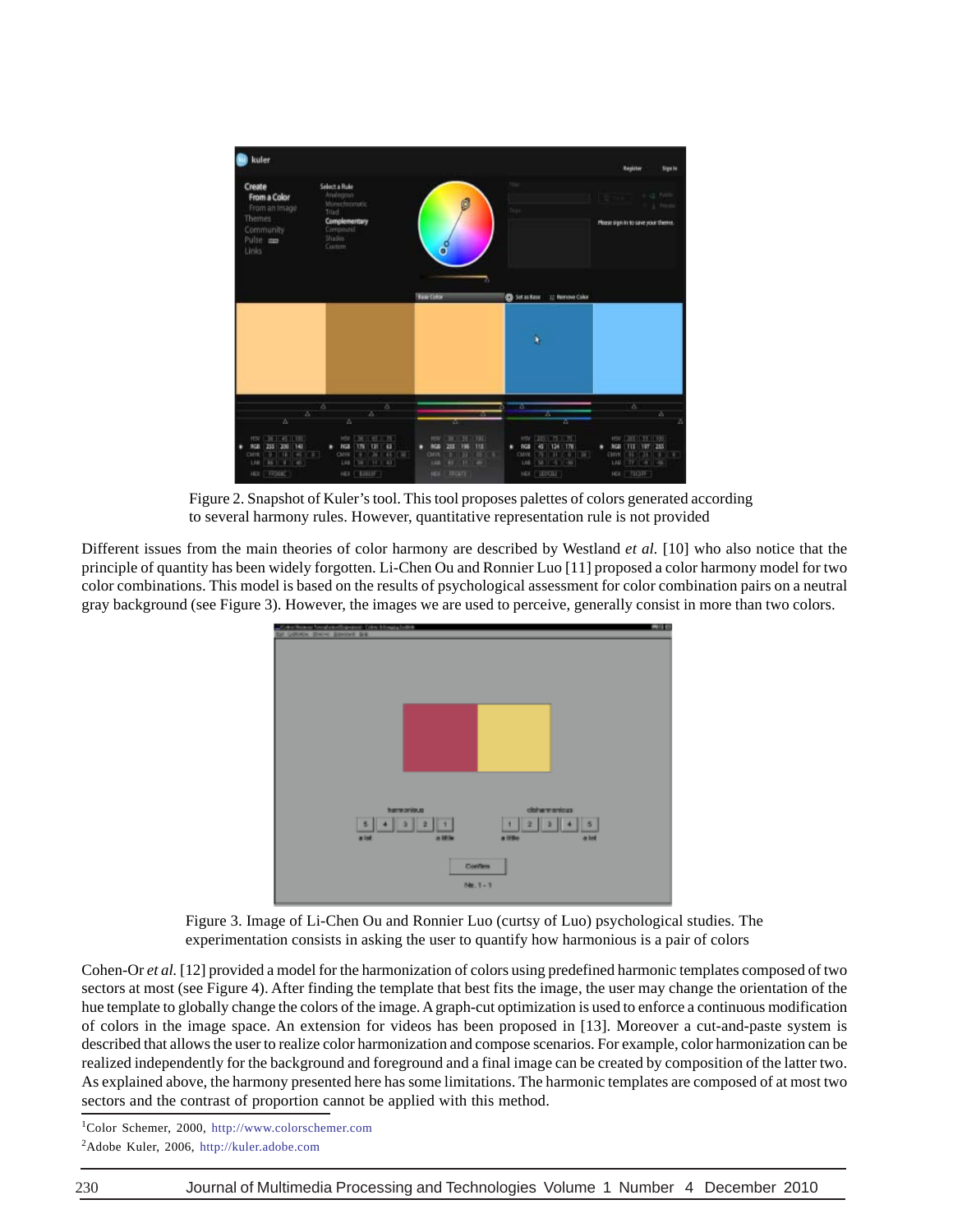Recently Sauvaget *et al.* [2] proposed a model of proportion color harmony that enhances image aesthetic in terms of human visual perception of colors. Starting with a photograph or a completely filled image, this model detects proportion of harmony (or lack of harmony), finds a solution that verifies user-defined constraints and proposes different possibilities to adjust image colors by shifting hues.

However, the models and tools cited above do not provide methods for colorization.

S´ykora *et al.*[14] presented a semi-automatic colorization of foreground objects from two temporally different images of a cartoon. The goal is to make easier for the artists the step by step colorization. One is a gray-scale image and the other contains the reference colored object from which colors are deduced for each corresponding region in the gray-scale image.

Lezoray *et al.* [15] proposed to colorize a gray-scale image from color scribbles using a non-local graph regularization. In the same context, Qu et al [16] apply this kind of colorization to mangas. They propagate color of user scribbles over region on manga images that contain many strokes, hatching or halftoning. They find regions using Gabor wavelet filters to measure the pattern continuity. They propose different colorization methods. But in these articles color harmony is not considered.

Following previous research [17], we propose the first model taking into account both approaches: harmony computation and colorization. The model we describe in this article is designed to provide an automated colorization process based on color harmony for users (principally artists, illustrators, comics creators. . . ). Our tool allows the user to automatically fill and refine segmented images according to Itten's proportion harmony rules.



Figure 4. This image (curtsy of Cohen-Or.) represents the different steps of the model provided by Cohen-Or *et al.*. First step consists in finding the closest template from the picture's histogram. Then the hue of pixels which are not in the harmonious areas, is modified accordingly

# **3. Using Contrast of Proportion**

We use Itten's color harmony definition and principles. Itten defined harmony as a simultaneous judgment of two or many colors and explained that global perception of an image is necessary to perceive its contrast.

The seven contrasts of Itten use a hue/saturation/value model to describe each color. In that way, all colors can be placed on Itten's color wheel. We present in details Itten's proportion contrast and the terminology proposed by Sauvaget *et al.* [2] used hereafter in our model.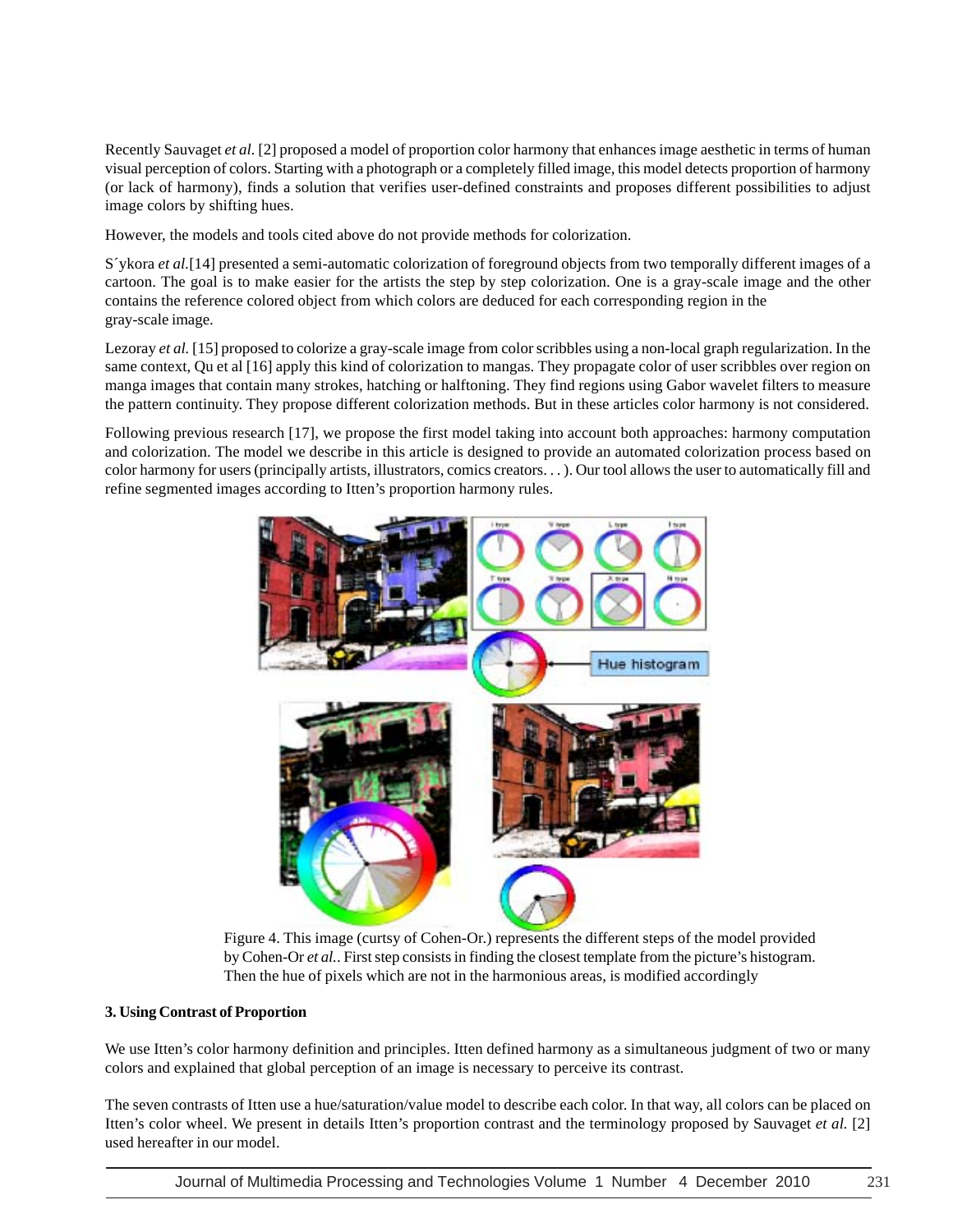Itten divided the color wheel into six sectors to represent six different colors (yellow, orange, red, violet, blue and green). The hue is used to classify colors in these sectors. Completely desaturated areas are not taken into account as Itten considered that gray-scale images are harmonious.

The proportion harmony is obtained when there is a quantitative balance between colors. Table I summarizes the set of values describing the area proportions for each color. The sum of these proportional values is 360 degrees and defines the entire hue wheel (see Figure 5).

| yellow   orange   red   violet |    |    |    | blue $ $ green! |    |  |
|--------------------------------|----|----|----|-----------------|----|--|
| 30                             | 40 | 60 | 90 | 80              | 60 |  |

Table 1. Itten's Harmonic Area Proportions

All proportion relationships from two to six colors can be deduced from this table. For example, to obtain harmonic color proportion between yellow, blue and green, the amounts for the yellow area should be  $\frac{30}{\sqrt{30}}$ ,  $\frac{80}{\sqrt{30}}$  for the blue 30+80+60 30+80+60

and  $\underline{60}$  for the green. Following Itten's model, Sauvaget *et al.* [2] defined six sectors on the hue wheel. A sector S = (S<sub> $\alpha$ </sub>, 30+80+60

 $S_\beta, S_\rho$ ) is described by two angles S and Sand a proportion value Sp. The default values proposed in the model are: Y = (40,  $75, 30$ ,  $O = (10, 40, 40)$ ,  $R = (340, 10, 60)$ ,  $V = (250, 340, 90)$ ,  $B = (150, 250, 80)$ ,  $G = (75, 150, 60)$ .



Figure 5. Itten's proportion color wheel

In the following, DS represents the list of defined sectors of color. Our system allows the user to create DS respecting the sector intersection constraint. Figure 6 presents two different possible sector configurations and one impossible configuration. For the first one, we use the default values described above and  $DS = (Y, O, R, V, B, G)$ . For the second one, only 4 sectors are defined  $DS = (Y,R,V,B)$ . Note that  $Y_\beta$  is no more the default value and sectors V and R are no more contiguous. The last one illustrates an incorrect configuration since  $R \cap O \neq \emptyset$  (i.e. angle  $R_{\alpha}O_{\beta}$  is counterclockwise and RO is clockwise).

The user can modify the number of defined sectors (from 2 to 6), the sectors angles, the proportion values and specify the number of sectors to be considered for the computation of harmony. In this harmonic scheme, sectors are not necessary contiguous but the intersection of all sectors must be empty. Changing proportion values or the order of the color sectors creates new proportion considerations. In such case, we do not ensure that the resulting image will be harmonious as defined in different color harmony theories. In the following CS represents the list of considered sector to compute the harmony and S represents one of the six possible color sectors (Y , O, R, V , B, G).

### **4. Our Model**

First, we introduce an assumption with respect to semantic aspect of colorization. We consider that the regions left by the artist for the computer assisted colorization process do not contribute to the semantic meaning of the picture. In other words, blank regions are filled according only to the specified harmony, without any consideration of the adequacy of the color and the colorized items.

Our model can then be defined using five different steps illustrated Figure 7. Note that after user refinements, the image obtained can be reintroduced in our model in order to harmonize colors taking into account newly defined blank regions.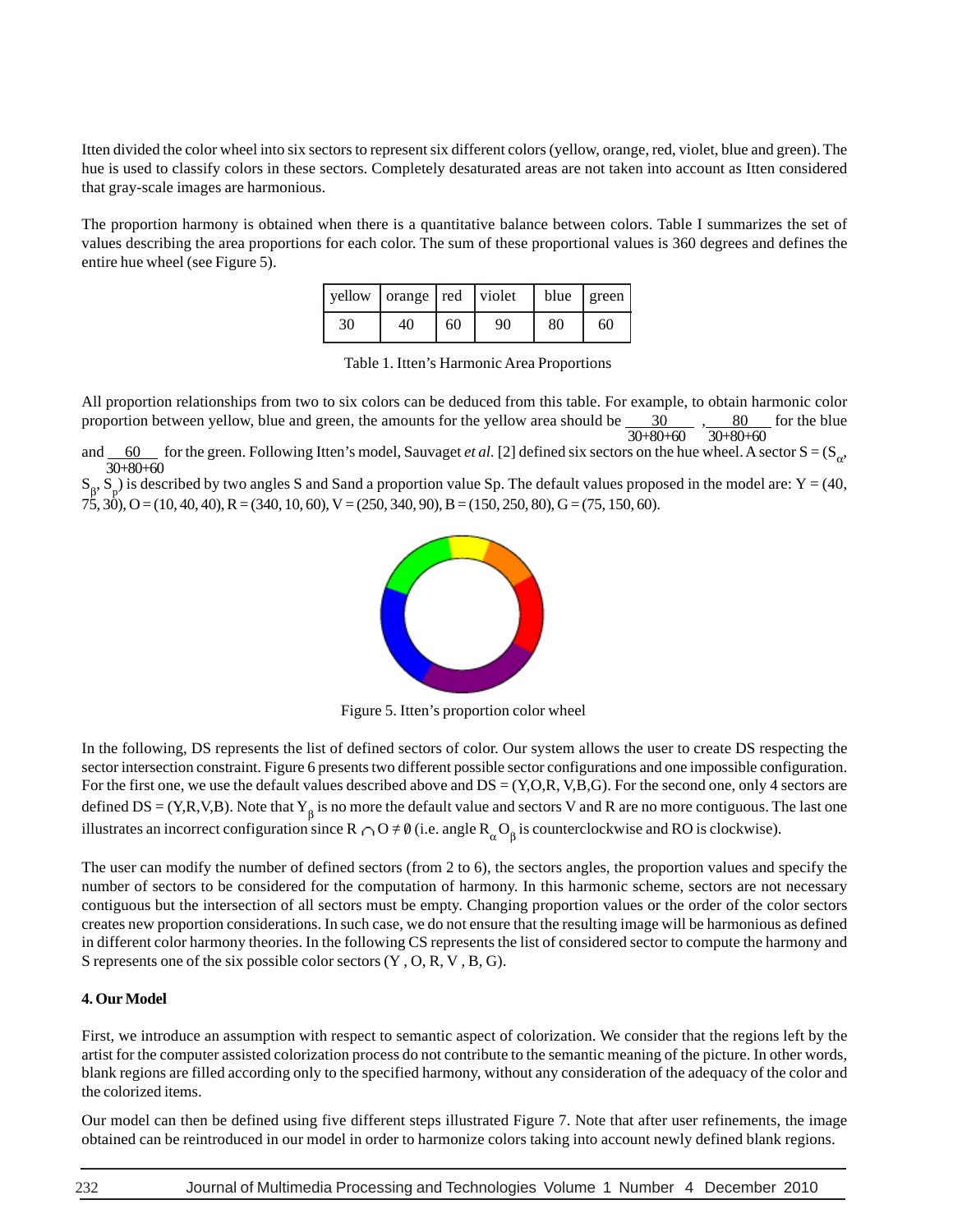- 1) Input segmented image: totally blank or partially filled;
- 2) User can colorize some of the regions (optional);
- 3) User redefinition of each sector  $(S_{\alpha}, S_{\beta}, S_{p})$  (optional);
- 4) Harmonization of the image using our methods;
- 5) User refinements (optional).

The user is allowed to create CS and redefine sectors (sector angles and proportion) respecting the sector intersection constraint. If sectors are not redefined we use the default values described in this model.

Hereafter we introduce a description of the colorization problem and briefly discuss the difficulty to solve it exactly. We then propose the different strategies and methods in order to obtain exact solutions if they exist or fast and good approximations otherwise.

## **4.1 Problem description**

The image colorization problem can be presented as follows. Let's consider a hyperspace of dimension equal to the number of colors used to compute the harmony. Each color proportion gives one coordinate of the particular point which needs to be reached in order to respect exactly the desired harmony. However, the displacement on this hyperspace is not continuous. The set of regions to be filled defines the number of steps to be done and the size of each step. A graphical representation of this problem in dimension 3 is shown in Figure 8.

This problem can be viewed as a multiple knapsack problem where color proportion is a knapsack and a region is an item with same weight and value. It is known to be NP-Complete [18]. Solving this multiple knapsack problem allows to give each region a color according to the proportions. If an exact solution is found for the multiple knapsack problem, it is a solution for our problem. One can find in the literature, algorithms able to give exact solutions of an instance of this problem or to show that there is no exact solution. However the time/memory cost of these algorithms is prohibitive for the scope considered in this paper. Thus, we propose different strategies in order to give, with reasonable time/memory resources, exact solutions if they are reachable or good approximations otherwise.

### **4.2 Region listing and harmony computation**

The input image is composed by regions which can all be blank or part of them may be already filled by the user. We assume that the colors used in the filled regions are the colors the user really desires. Thus, we never modify these colors while computing the specified harmony: only blank regions are filled.

A region map is created to contain filled and blank regions. We note *U* the list of unfilled regions and *F* the list of regions already filled. In the following,  $R_{_k}$  denotes a region in  $u$ . In order to compute the harmony, we have to calculate the number of pixels in each sector. The number of pixels of each sector of C*S* can easily be obtained from the number of pixels of each region. Considering that the pixels of a given region have the same hue, this number of pixels is assigned directly to the corresponding sector. We note *size* (*S*) the number of pixels of sector S and *size* (*U*) number of pixels to be filled in the image (the sum of the number of pixels composing all  $R_k$ ). We note ideal(*S*) the ideal number of pixels for sector *S. ideal* (*S*) is computed using C*S* and following proportions (an example with yellow, blue and green is given section III). According to *U* and *F* two types of proportion harmony can be realized. Equation 1 ensures that the existing number of pixels *size* (*S*) in a sector is equal to *ideal*(*S*). A value of *size* (*F*) different of zero means that the colors used in pre-filled regions are taken into account. Otherwise, already filled regions do not contribute to the computation of the harmony.

$$
\forall \ \mathbf{S} \in \mathbf{CS}, \frac{\mathbf{size}\left(\mathbf{S}\right)}{\mathbf{size}\left(\mathbf{U}\right) + \mathbf{size}\left(\mathbf{\mathcal{F}}\right)} = \frac{ps}{\sum_{\mathbf{X} \in \mathbf{CS}} px}
$$

In order to evaluate the solutions obtained, we define the global harmony error  $\Delta$  as : (1)

$$
\Delta = \sum_{S \in CS} \left| ideal(S) - size(S) \right| \tag{2}
$$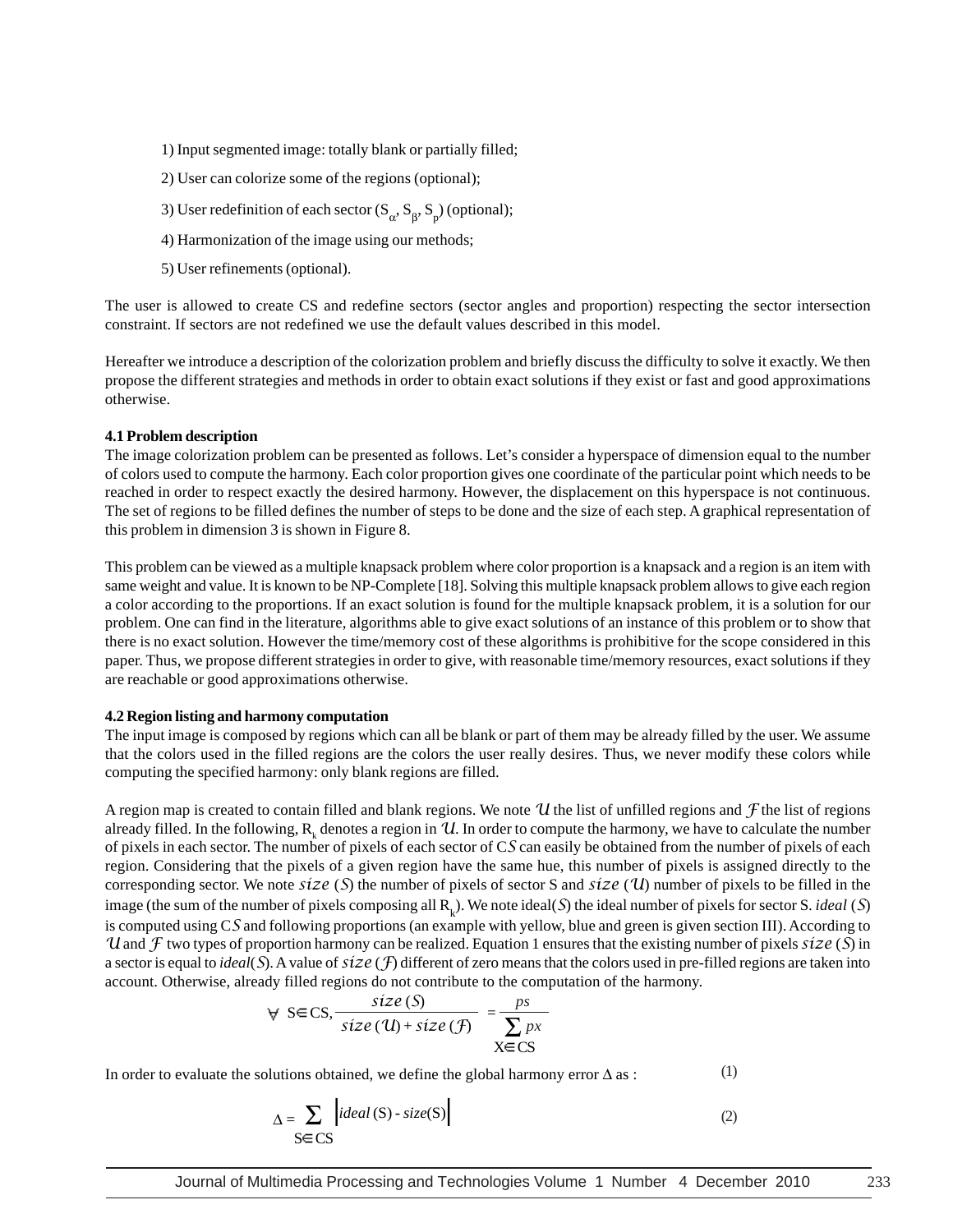## **5. Solving Strategies**

In this section, we detail the strategies we propose in order to solve and/or approximate the image colorization problem. In fact, these strategies describe the colorization methods built in order to reach exactly the specified harmony or at least to minimize the global harmony error. The search of exact solutions is done using dynamic programming (DP).

In order to also find fast and good approximate solutions, we consider three strategies:

- Decreasing filling (DF) uses the greedy algorithm approach on a sorted list of blank regions,
- Error minimization (EM) consists in minimizing an evaluation function on colorization error,
- Displacement maximization (DM) method considers the projections on the colors axes of the displacement in the hyperspace.

The choice to use different strategies became obvious during sampling tests. Indeed, the strategies we propose have demonstrated their complementarity while observing the results obtained. In practice, our model computes for a given image the global harmony error using all the strategies and keeps the result that minimizes the error. We discuss this issue in section VI-A.

## **5.1 Searching for an exact solution**

In order to obtain exact solutions, we use a method based on dynamic programing. Our algorithm focuses in finding a subset of regions for each color considered in the harmony computation. These subsets are computed in parallel in order to obtain dissociated subsets of regions for each color (a region cannot belong to different sectors). A backtrack search is also used to build colorization solutions. With this method, all exact solutions can be calculated if they exist.

Our algorithm can be described in two steps. In the first step, a sequence of sets is computed summarizing the set of all possible sums of the size of the regions. This sequence is stored as a table. The second step consists in reconstructing all possible solutions using this table and a backtrack search algorithm.

*First step:* Our goal is to compute all possible sizes of *U* subsets. In that way, we consider one region at a time.

First of all, if we have not seen any region, we already know the subset of size 0 is possible. We denote it  $E_0 = \{0\}$ .

Now, we add region R<sub>1</sub> to our problem. The possible subsets are  $\emptyset$  and  $\{R_1\}$ . So the possible sizes are in E1 =  $\{0, size(R_1)\}$ .

Let's add region  $R_2$  to our problem. Now the possible subsets are  $\emptyset$  ,  $\{R_1\}$ ,  $\{R_2\}$  and  $\{R_1, R_2\}$ . So the possible sizes are in  $E_2$  $= \{0, \text{size}(\mathbf{R}_1), \text{size}(\mathbf{R}_2), \text{size}(\mathbf{R}_1) + \text{size}(\mathbf{R}_2) \}.$ 

When a region Rk is added, we compute  $E_k$  as

$$
E_k = E_{k-1} \cup \{x + size(R_k), \forall x \in E_{k-1}\}
$$

Finally, when all n regions of  $U$  have been processed, the set En contains all  $\{R_1, \ldots, R_n\}$  subset sizes.

For each subset size not in En, we already know that there is no exact solution. Let's suppose we want to construct a subset of size x where  $x \in E_n$ . There are two possibilities:

• if  $x \in E_{n-1}$  then it means that we can find a  $\{R_1, \ldots, R_{n-1}\}$  subset of size x and region Rn will not be part of the final solution.

• if  $x \in \text{size } (R_n) \in E_{n-1}$  then it means that we can find a  $\{R_1, \ldots, R_{n-1}\}$  subset of size  $(x - \text{size}(R_n))$  and region  $R_n$  will be part of the final solution.

Each line of the table, noted Ei corresponds to the possible subsets considering i regions of *U*. For example, we suppose that U contains 6 regions of sizes 8, 6, 6, 5, 2 and 1. We choose an harmony with  $CS = (Y, O, R)$  and proportions respectively equal to (10,9,9) in pixels. We compute the Table II. This table has to be as large as the biggest sector (Y in our example). If we consider for example the Y sector which has size 10, one path to find a subset of size 10 is shown in red.

*Second step:* From the table values, we know if we can find subsets of regions matching color proportions. Nevertheless, we cannot guarantee that these subsets are disjoint due to the fact that we compute them one after another. Then the second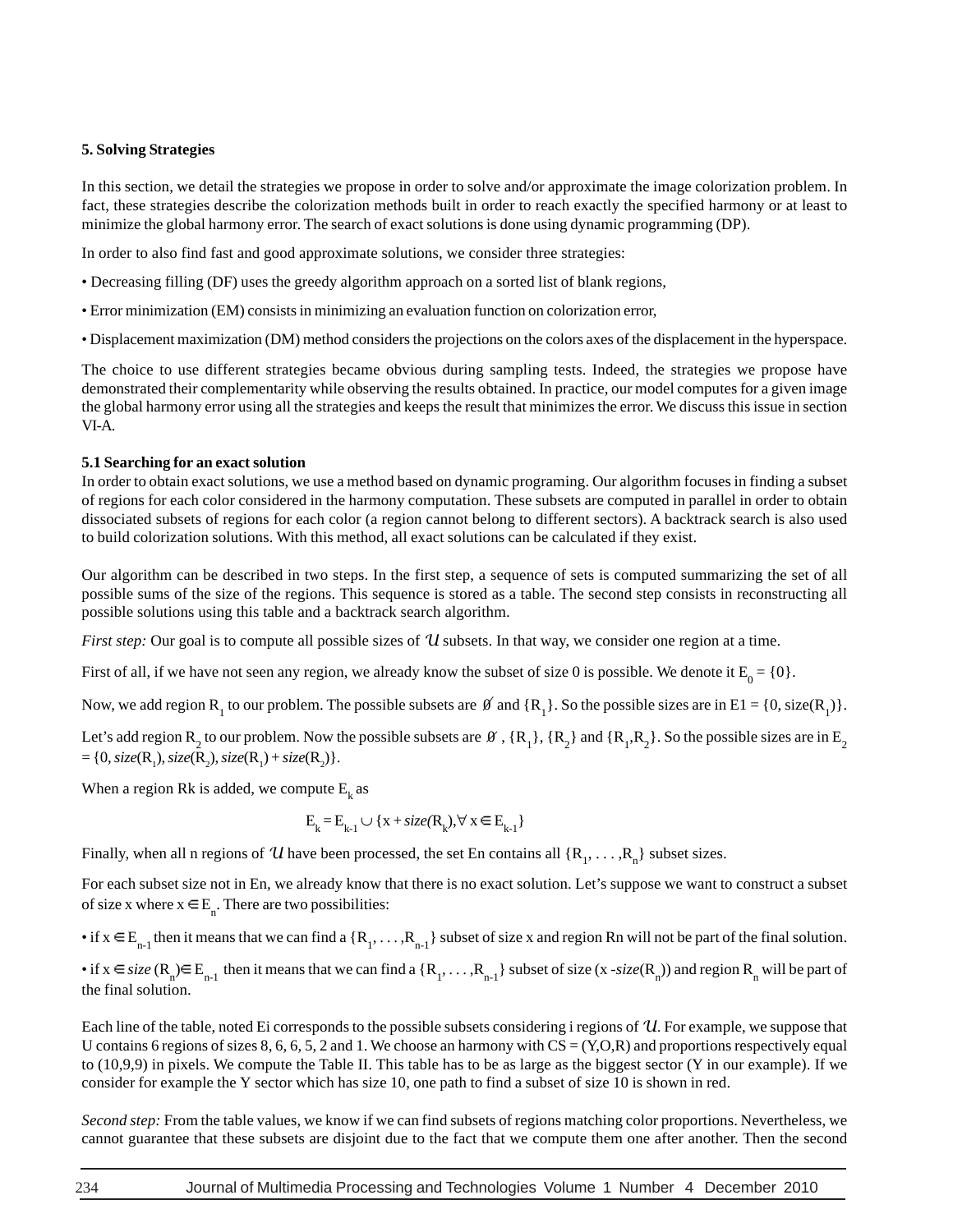step consists in reconstructing all possible solutions from the last set. In order to find disjoint subsets we compute them in parallel using the same approach. At the end of the process, either many choices are available, either there is no choice left. In this case, we have to go backward and reconsider the last choice we made using a backtrack search.

To begin, we point each 1 of the last row corresponding to our proportions. Each step consists in moving all the pointers straight up except one which has to go up left (a region can only be filled with one color). Many choices can be available or none. If there is no choice, we have to go backwards and reconsider the last choice we made.

Following our example, we try to find a subset of total size 10 shown in red in table II. As a 1 is present at the last row  $E_6$  column 10, a 10 pixel combination of regions can be computed. Let's set a pointer to this position. Two choices are possible at E*i,j* (where j is the column): we can move the pointer up to row  $E_{i-1}$  if a number 1 exists or we can move it to  $E_{i-1,j-size}(R_i)$ . In this example, we can move the pointer up to row  $E_5$  but not to row E4 because of a 0. This means that there is no solution without region  $R_5$ . So we move the pointer up left, 2 columns before (size of  $R_5$ ) and we obviously find a number 1. This means our solution includes the region R5. Then, we start again from this point and we move the pointer straight up until row  $E_1$ . The last step consists in the selection of the last region R<sub>1</sub> (of size 8) by moving the pointer up left. We obtain  $(2 + 8 = 10)$ . In summary, going straight up means that the region is not selected whereas going up left means that it is selected.

The dynamic programming method (DP) provides all exact solutions if any exist. The user may then choose the colorization he visually prefers in these solutions. However, this approach uses significant memory and may take a long time due to the backtrack search. That is why we introduce approximation methods in the following.

| Set      | $size(R_k)$ | 0 | 1              | 2              | 3              | 4              | 5 | 6              | 7              | 8              | 9              | 10       |
|----------|-------------|---|----------------|----------------|----------------|----------------|---|----------------|----------------|----------------|----------------|----------|
| $E_{_0}$ | ũ           |   | $\overline{0}$ | $\theta$       | $\overline{0}$ | 0              | 0 | $\overline{0}$ | $\theta$       | $\overline{0}$ | $\theta$       | 0        |
| $E_{1}$  | 8           |   | $\overline{0}$ | $\overline{0}$ | $\overline{0}$ | 0              | 0 | $\overline{0}$ | $\overline{0}$ |                | $\overline{0}$ | $\theta$ |
| $E_{2}$  | 6           | 1 | 0              | $\theta$       | $\Omega$       | $\overline{0}$ | 0 | 1              | $\theta$       | 1              | 0              | $\theta$ |
| $E_{3}$  | 6           | 1 | $\overline{0}$ | 0              | 0              | 0              | 0 | 1              | $\overline{0}$ |                | 0              | $\theta$ |
| $E_{4}$  | 5           | 1 | $\theta$       | $\theta$       | $\theta$       | $\theta$       | 1 | 1              | $\theta$       |                | $\overline{0}$ | $\theta$ |
| $E_{5}$  | 2           | 1 | $\overline{0}$ | 1              | 0              | 0              | 1 | 1              |                | 1              | $\overline{0}$ |          |
| $E_{6}$  |             | 1 | 1              | 1              | 1              | 0              | 1 | 1              |                | 1              | 1              |          |

Table 2. Each Column Represents A Goal And Each Line All Possible Subset sizes. A Path To Find A Subset Of Size 10 Is Shown In Red (Leading To {2, 8}). A Path To Find A Subset Of Size 7 Is Shown In Blue (Leading To {2, 5})

### **5.2 Decreasing filling**

The decreasing filling method (DF) is based on the greedy algorithm applied to the list *U* sorted by size of regions in a decreasing order. It consists in filling the regions of the sorted list *U* assigning greatest regions first. Our algorithm consists in the following steps:

1) For each sector *S*, the difference between the ideal number of pixels *ideal*(*S*) and the actual number of pixels *size*(*S*) is calculated.

2) We fill the region Rk with the color of S corresponding to the greatest difference.

3) The region Rk is marked as filled and *U* and *size*(*U*) are updated accordingly. The number of pixels of region k is added to *size*(*S*).

4) At this point, *size*(*S*) may become greater than*ideal*(*S*). In that case, we need to update *ideal*(*X*) for each sector X of *CS* following Equation 3. These different steps are realized until  $\mathcal U$  is empty.  $\forall X \in CS$ , if  $(size(X) - ideal(X) > 0)$  then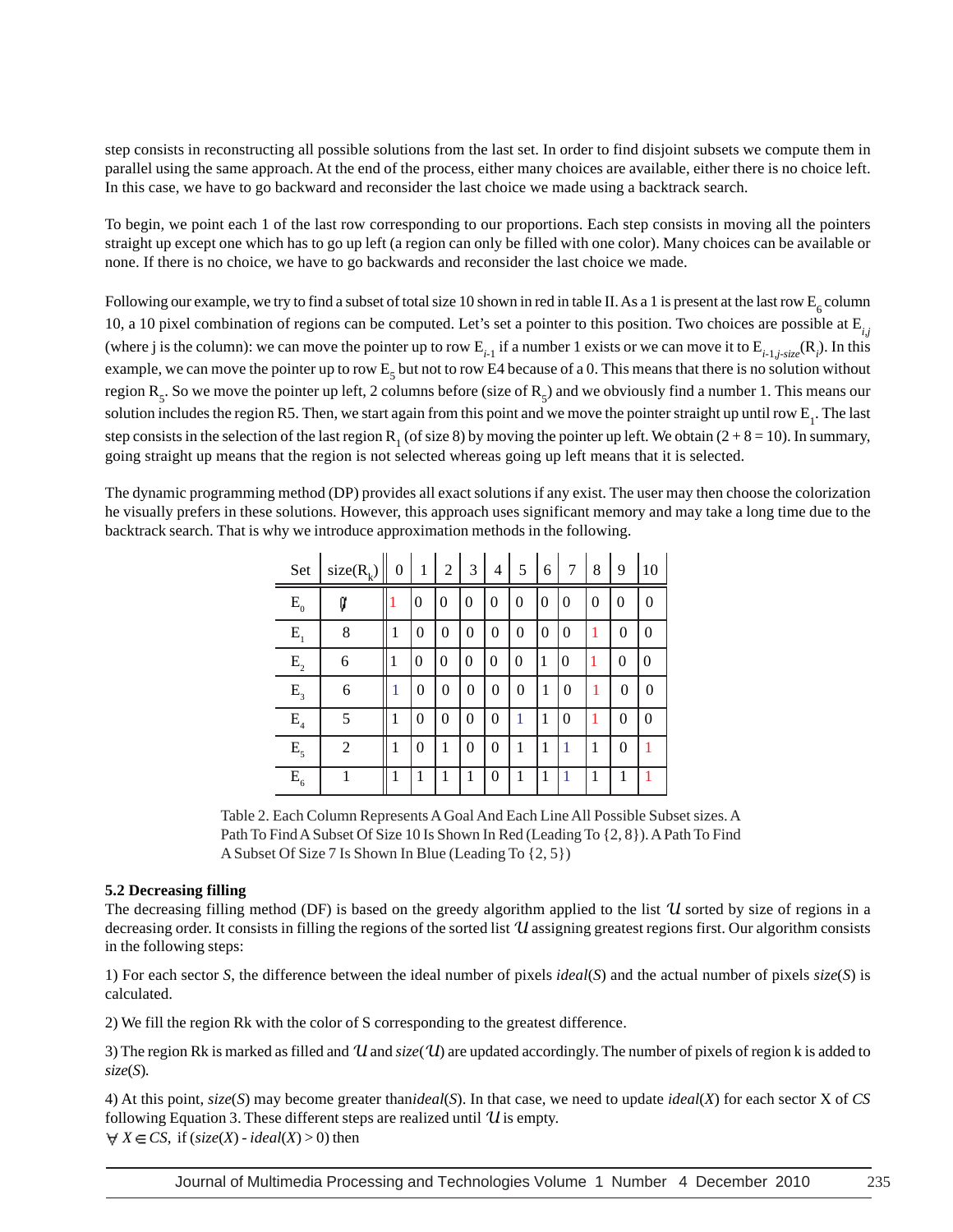$$
ideal(X) = ideal(X) \times h(X)
$$
\n(3)

where

$$
h(X) = 1 - \frac{size(X) - ideal(X)}{\sum_{Y \in CS} ideal(Y)}
$$

$$
i\text{dead}(Y) - ideal(Y) > 0
$$

#### **5.3 Error minimization**

The main idea of the error minimization method (EM) is based on computing an evaluation function of the colorization error defined by:

$$
f(S, Rk) = \frac{|ideal(S) - size(S) - size(Rk)|}{ideal(S) - size(S) - size(Rk)} \tag{4}
$$

This evaluation function is built in order to promote the matching between regions and colors leading to minimal colorization error with respect to the size of the considered pair color/region. Our algorithm runs as follows:

- For each sector *S* and each region Rk we compute  $f(S, R_k)$ .
- We fill the region  $R_k$  with color of *S* for which  $f(S, R_k)$  is minimal and update *size*(*S*) accordingly.

The process is repeated until there is no more region to fill.

#### **5.4 Displacement maximization**

The strategy of displacement maximization consists in defining a norm in order to measure the differential displacement between the current position in the hyperspace and the ideal position to be reached. This norm is based on projections with respect to colors axes. Each projection is evaluated independently and the best displacement is chosen considering every projection evaluation.

The displacement maximization methods use norms of order 2 weighted by a factor. This factor is equal to the projection of the ideal position elevated to power  $\omega$ . The three methods we propose correspond to the three values:  $\omega = 0$ ,  $\omega = 1$  and  $\omega =$ 2. We name these different proposals respectively DM0, DM1, and DM2. Our algorithm runs as follow:

• For each sector *S* and each region  $R_k$  we compute:

$$
g(S, Rk) = \frac{D2 - (D - size(Rk))2}{ideal(S)0}
$$
 (5)

where  $D = ideal(S) - size(S)$ .

• We fill the region  $R_k$  with color of S for which  $g(S, Rk)$  is maximal and we update  $size(S)$  accordingly. The process is repeated until there is no more blank region left.

#### **6. Results**

This section is divided in two parts. First, we present statistical evaluations of our approximation methods realized on generated instances. Then we show results obtained by our different methods on real images.

### **6.1 Statistical evaluation**

We carried out various experiments to compare and evaluate our different methods. In order to do so, we generated "virtual" segmented images and colorization rules. The virtual images are composed of a maximum of 500 000 pixels and a maximum number of blank regions varying in the parameter set {10, 25, 50, 75, 100, 250, 500, 1000, 2500, 5000}. This set of parameters has been chosen specifically to correspond to the different steps followed by artists during image colorization process, for example in comics realizations. The colorization rules have been defined by selecting a number of colors for the harmony between 2 and 6. The experimental procedure is defined as follows: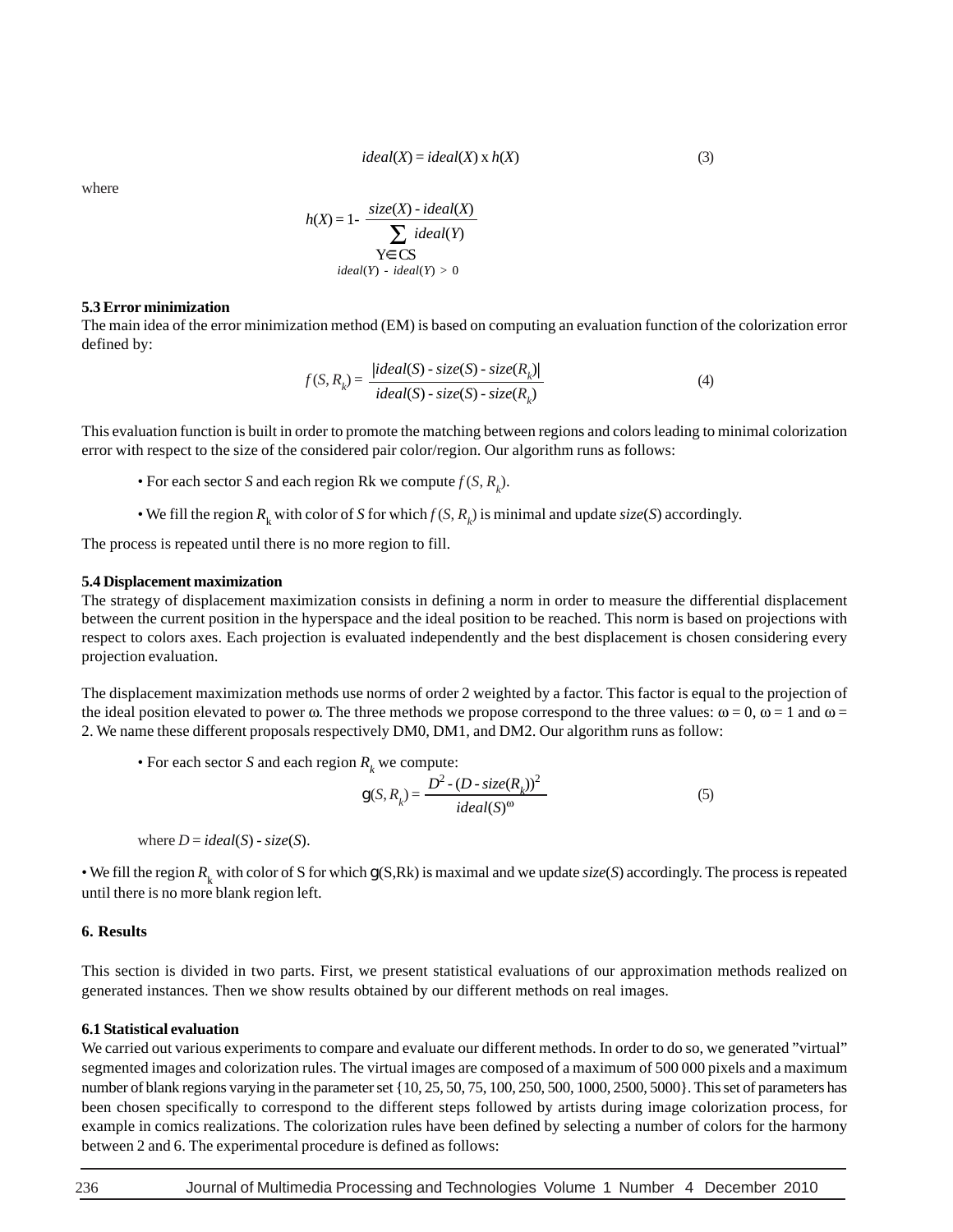- Pick at random the size of the image, the number of blank regions and the number of colors,
- Generate from a uniform distribution the sizes of the color proportion and of each blank region,
- Finally, colorize the segmented image with each method and measure the global harmony error (see Equation 2).

This experimental procedure has been repeated 10 000 times for each parameter. We present in Table III the measures we obtained. The global harmony error is computed for all cases and all methods and we consider that the best approximation is reached when the global harmony error is minimal. The first line of each table cell presents the number of times, given in percentage, when the method was the only one to reach the minimal global harmony error. The second line gives the percentage of best approximation when several methods converged to the global harmony error.

At first, we observe that approximation methods reach exact solutions in a substantial number of cases, particularly when there is a great number of regions (1000, 2500, 5000). This is due to the fact that the number of exact solutions grows with the number of blank regions. For a limited image size (in our experiments, the maximum size of an image is equal to 500 000 pixels), when the total number of regions increases, the number of regions with very small size grows significantly. The existence of such small regions significantly helps to converge to exact solutions. Figure 12 represents the data of third lines in each row of Table III and provides an illustration of the evolution of the number of exact solutions reached by our methods for each parameter. Furthermore, we notice that at least three methods converge to the same approximation in most cases.

We can see on Figure 9 that the global harmony error average obtained using our approximations decreases quickly when the number of regions grows. This observation shows that our approximation methods are efficient. We can also notice that, for each parameter, the decreasing filling method (DF) gives the lowest global harmony error in average.

Our observations demonstrate the complementarity of the methods we propose. From the percentages given in the first lines of Table III (see also Figure 11), it appears that each method exclusively covers some particular subspace of the solution space. In those subspaces only one method reaches the best approximation. A particular method is, respectively to its subspace, significantly more efficient than others. For example, the displacement maximization method (DM1) is the only one to reach the best approximation in more than 30% of the cases for the parameters 75, 100 and 250. Figure 11 shows that this complementarity is mandatory for small and average parameters.

Figure 10 gives an illustration corresponding to the second lines in each row of Table III. The error minimization method (EM) has the lowest efficiency. However, this method provides solutions for particular subspaces. For parameter 10, the (EM) method provides the best results according to the number of exact solutions found. That is why, even if it tends to be globally less efficient than other methods, it is still useful.

From the observation of Figure 10 and Figure 11, one can see that the maximization method (DM1) seems to be the most efficient globally. However, we already noticed that the decreasing filling method (DF) gives better results in average. Due to the nature of NP-Completeness, there exists neither polynomial algorithm, nor combination of polynomial algorithms, effective for all instances of the problem. However, our statistical evaluations show that our approximation methods have good behavior, particularly for a great number of blank regions.

In Table IV, we present the results obtained with the dynamic programming (DP) and approximation methods for parameter 10. The first line of the table gives the number of exact solutions found. The second line details the number of times (in percentage) a method reached the best possible approximation. Obviously, this percentage is equal to 100% for the dynamic programming method. The last line shows the average relative error of the global harmony. This average is computed whenthe best possible approximation is not reached by the approximation methods. For parameter 10, we were able to compute exact solutions or best possible approximations for all the 10 000 experiments. For higher parameters, the dynamic programming method often failed to compute exact solutions (and/or best possible approximations) in reasonable time. This is why we do not present such a table for the other parameters.

# **6.2 Real application on images**

We also applied our model to real images of various types. We are able to provide exact colorizations and good approximations on more than 30 artists' illustrations, drawings or segmented images extracted from photographs. We present six examples : Figures 13, 14, 15, 16 17, and 18. Those examples illustrate that our model is well designed for computer assisted image colorization. We obtain good approximations and the colorizations are done accordingly to artist's constraints (color harmony proportions).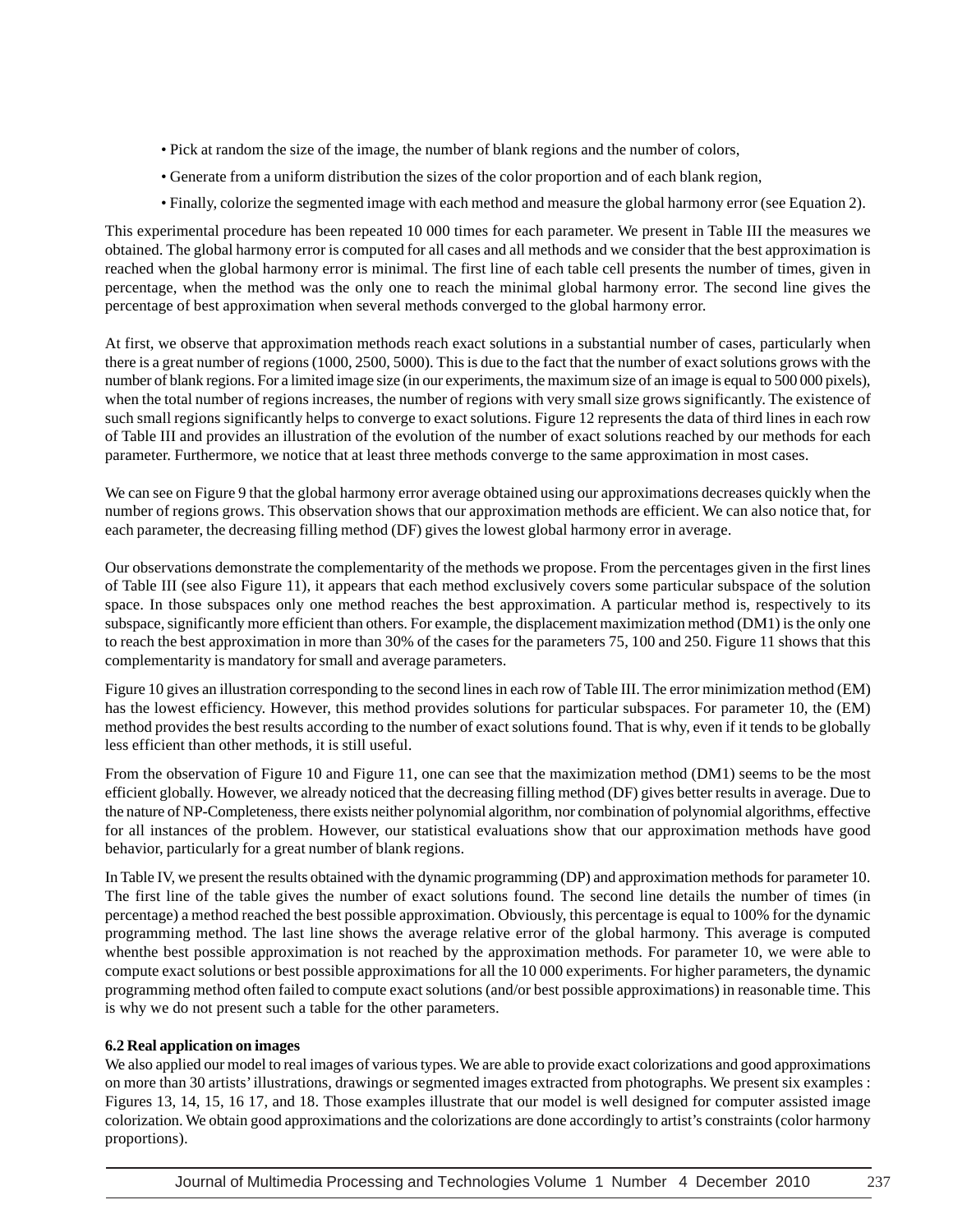|      | DF    | $\mathop{\rm EM}\nolimits$ | DM <sub>0</sub> | DM1   | DM <sub>2</sub> |  |
|------|-------|----------------------------|-----------------|-------|-----------------|--|
| 10   | 10.35 | 4.29                       | 4.73            | 4.75  | 6.33            |  |
|      | 63.49 | 42.16                      | 51.27           | 48.82 | 52.75           |  |
|      | 0.02  | 0.06                       | 0.02            | 0.02  | 0.04            |  |
| 25   | 10.01 | 5.61                       | 4.80            | 21.46 | 13.00           |  |
|      | 44.75 | 22.40                      | 37.54           | 41.18 | 34.34           |  |
|      | 0.12  | 0.09                       | 0.12            | 0.11  | 0.9             |  |
| 50   | 9.49  | 5.25                       | 3.94            | 29.21 | 16.81           |  |
|      | 38.21 | 14.65                      | 31.52           | 40.33 | 29.02           |  |
|      | 0.46  | 0.28                       | 0.46            | 0.37  | 0.41            |  |
| 75   | 9.17  | 4.65                       | 3.75            | 32.17 | 19.16           |  |
|      | 34.58 | 11.52                      | 28.63           | 40.93 | 28.58           |  |
|      | 0.75  | 0.47                       | 0.75            | 0.88  | 0.79            |  |
| 100  | 8.51  | 4.64                       | 4.03            | 33.35 | 19.79           |  |
|      | 33.23 | 10.32                      | 28.25           | 41.11 | 27.78           |  |
|      | 1.28  | 1.00                       | 1.28            | 1.38  | 1.23            |  |
| 250  | 5.75  | 4.04                       | 3.87            | 32.43 | 20.45           |  |
|      | 31.34 | 10.45                      | 29.97           | 45.80 | 33.69           |  |
|      | 5.89  | 3.42                       | 5.89            | 6.82  | 6.01            |  |
| 500  | 2.79  | 3.49                       | 3.70            | 26.36 | 16.40           |  |
|      | 33.52 | 16.51                      | 38.41           | 54.70 | 43.92           |  |
|      | 18.52 | 10.81                      | 18.52           | 20.61 | 18.06           |  |
| 1000 | 1.51  | 2.46                       | 2.19            | 17.62 | 12.33           |  |
|      | 52.32 | 27.85                      | 55.71           | 68.71 | 59.31           |  |
|      | 42.41 | 24.19                      | 42.41           | 46.40 | 42.05           |  |
| 2500 | 0.61  | 0.93                       | 0.73            | 7.04  | 5.06            |  |
|      | 79.97 | 52.17                      | 80.89           | 87.31 | 80.30           |  |
|      | 75.91 | 50.75                      | 75.91           | 78.86 | 73.65           |  |
| 5000 | 0.27  | 0.48                       | 0.33            | 3.52  | 2.40            |  |
|      | 90.31 | 70.12                      | 90.96           | 93.56 | 88.92           |  |
|      | 88.40 | 64.92                      | 88.40           | 89.27 | 85.54           |  |

Table 3. Percentage Of Best Approximation. For Each Parameter, The First Line Indicates The Number Of Times (Given In Percentage) When The Method Was The Only One To Reach The Best Approximation. The Second Line Gives The Number Of Times When The Method And At Least Another One Reached The Best Approximation. Last Line Gives The Number Of Times When The Method Found An Exact Solution (I.E. Global Harmony Error Is Equal To 0)



Figure 9. Average value of the global harmony error. "Number of region" axe is displayed with a log scale. The decreasing filling method (DF) gives the lowest global harmony error in average for each parameter



Figure 10. Graphical representation of the percentage of best approximation when several methods converged to the minimal global harmony error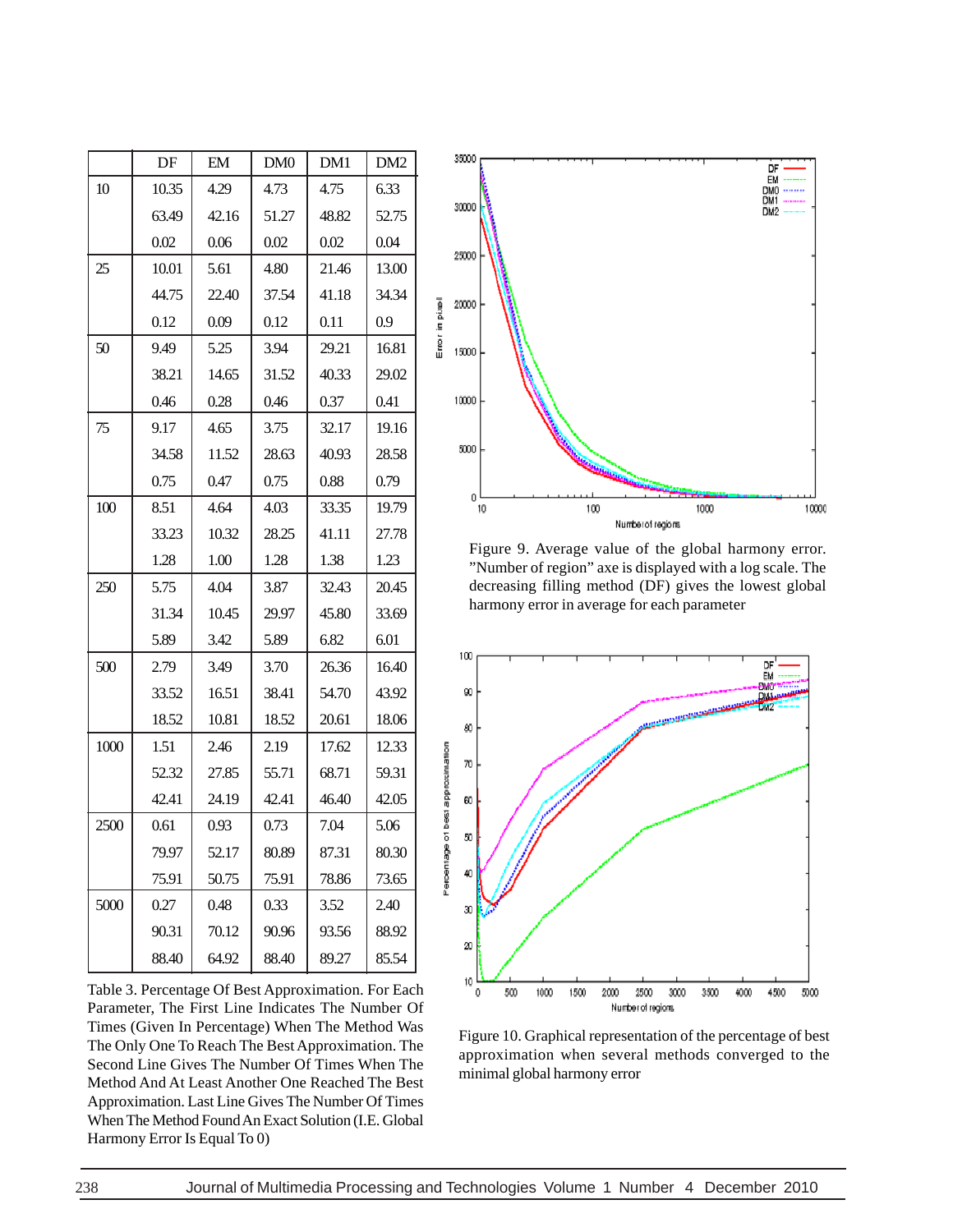|                                                                     | DP     | DF    | EM    | DM <sub>0</sub> | DM1   | DM <sub>2</sub> |
|---------------------------------------------------------------------|--------|-------|-------|-----------------|-------|-----------------|
| Number of exact solutions found                                     | 10     |       | 6     |                 |       |                 |
| Percentage of cases where best<br>possible approximation is reached | 100.00 | 50.35 | 32.55 | 41.39           | 38.74 | 40.45           |
| Percentage of relative average<br>global harmony error              | 0.00   | 1.26  | 2.74  | 3.49            | 3.05  | 1.81            |

Table 4. Absolute Efficiency Of Approximation Methods For Parameter 10. The Column DP Presents The Results Obtained Using The Dynamic Programming Method. THESE Results Are The Best Possible Colorizations Which Can Be Obtained With Respect To Global Harmony Error Minimization



Figure 11. Graphical representation of the percentage of best approximation when a method reached the minimal global harmony error alone



Figure 12. Evolution of the number of exact solutions reached with respect to the number of regions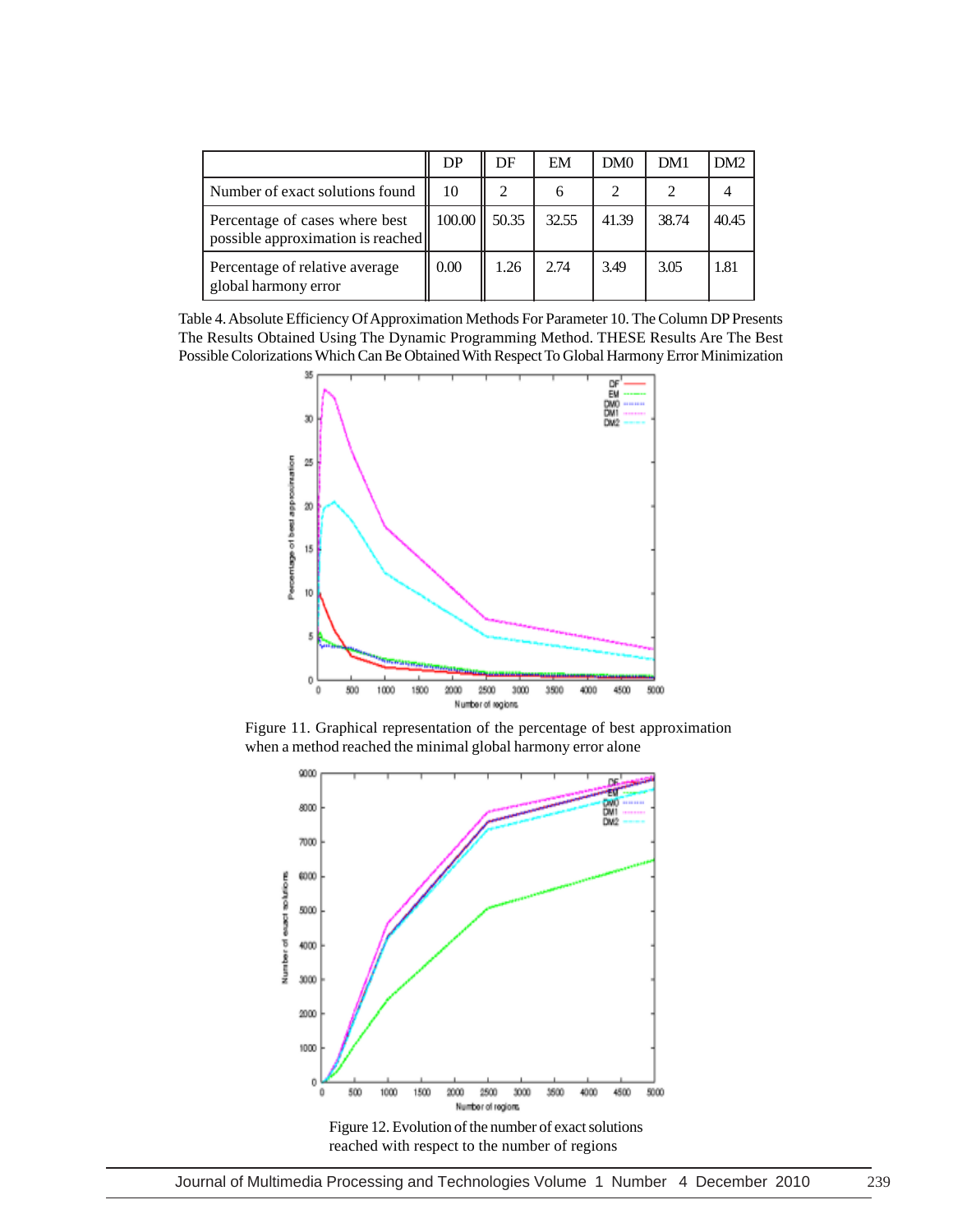|               | DP   | DF   | EM   | DMO  | DM1  | DM2  |
|---------------|------|------|------|------|------|------|
| Fish          | 0.08 | 0.07 | 0.10 | 0.05 | 0.06 | 0.09 |
| Dragon $0.46$ |      | 0.64 | 0.60 | 0.67 | 0.65 | 0.69 |

Table 5. Computation Time Is Given In Seconds

Our algorithm also proposes an extended functionality as a side effect. Indeed, there exist different solutions leading to minimal global harmony errors. The use of different strategies leads to different colorizations respecting the desired harmony. An example of this functionality is illustrated Figures 14 and 15.

We present in Table V the computation time for some examples. The computations were done on a PC with 2.5Ghz frequency and 3GB memory. The average computation time is equal to 0.69 seconds which we consider to be reasonable. However, the CPU time needed to produce such pictures mainly depends on the number of regions and their respective size.

At first, we recommend to run the approximation methods before searching an exact solution. Indeed, it appears that our approximation methods frequently succeed to find an exact solution. Furthermore, the dynamic programming approach may be slow (due to the steps of solution reconstruction) and memory consuming (depending on the number of regions).



Figure 13. From left to right, top to bottom: sketching  $(260 \times 364$  pixels); partial colorization; harmonization with  $CS = (Y, O, R, G, V)$  and DF method which has produced an exact solution; artist refinement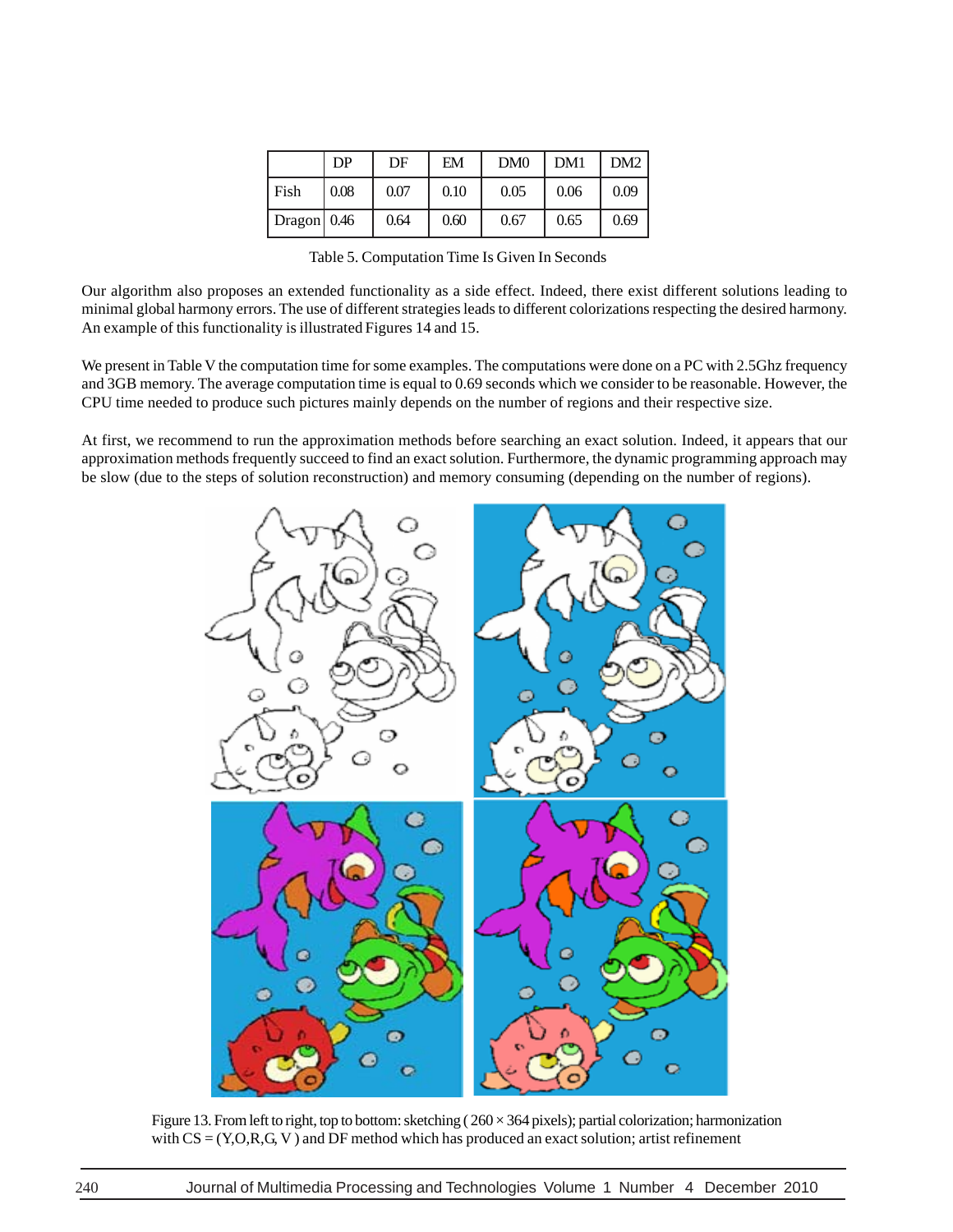

Figure 14. This 798 × 885 pixels image illustrates different strategies leading to different colorizations. The harmonization is defined by  $CS = (O,R)$ . From left to right and top to bottom: original input image, DP, DF, DM0, DM1 and DM2 methods where  $= 0$  pixel for DP and  $= 1$  pixel for the other.

Figures 16 and 17 present all steps of our work-flow. The artist makes a sketching and partially colorizes some regions. Then our system produces solutions to achieve colorization according to proportion harmony constraints given by the artist. The result is finally refined by the artist and it is worth noting that colors can be shaded or changed while the sector definition is preserved.

Figure 18 presents a Chinese landscape. This image contains 704000 pixels. A sketching and a partial colorization are shown. Then we propose two results. First, a result with the error minimization method (EM) where  $\Delta = 23880$  pixels and the artist refinement of this result. Then a result with the displacement maximization method (DM) where  $\Delta = 2$  pixels and the refinement added by the artist. This example demonstrates that it is more complicated to obtain good approximation when there are some huge regions. However, it also depends on the desired proportions.

# **7. Conclusion And Perspectives**

In this paper, we present a new model for computer assisted colorization of segmented images according to a selected harmony based on Itten's proportion contrast. While defining our model, we make the assumption that the regions left by the artist for the automated colorization process do not contribute to the semantic meaning of the picture.

The problem of exact colorization of segmented images given a harmony is a difficult algorithmic problem. Thus, we propose different strategies which provide, with reasonable time/memory resources, exact solutions if they exist or good approximations otherwise. We describe several methods based on those strategies. We conduct statistical evaluations and also real image computations which demonstrate the effectiveness of our methods and model.

Our model provides a helpful computer assisted tool to either basic users or accomplished artists who desire to create specific harmony while coloring their images. This tool is flexible and allows the user to have different colorizations available, respecting the specified harmony. After the harmonization process, the user may refine hue, saturation and value for better visual appearance.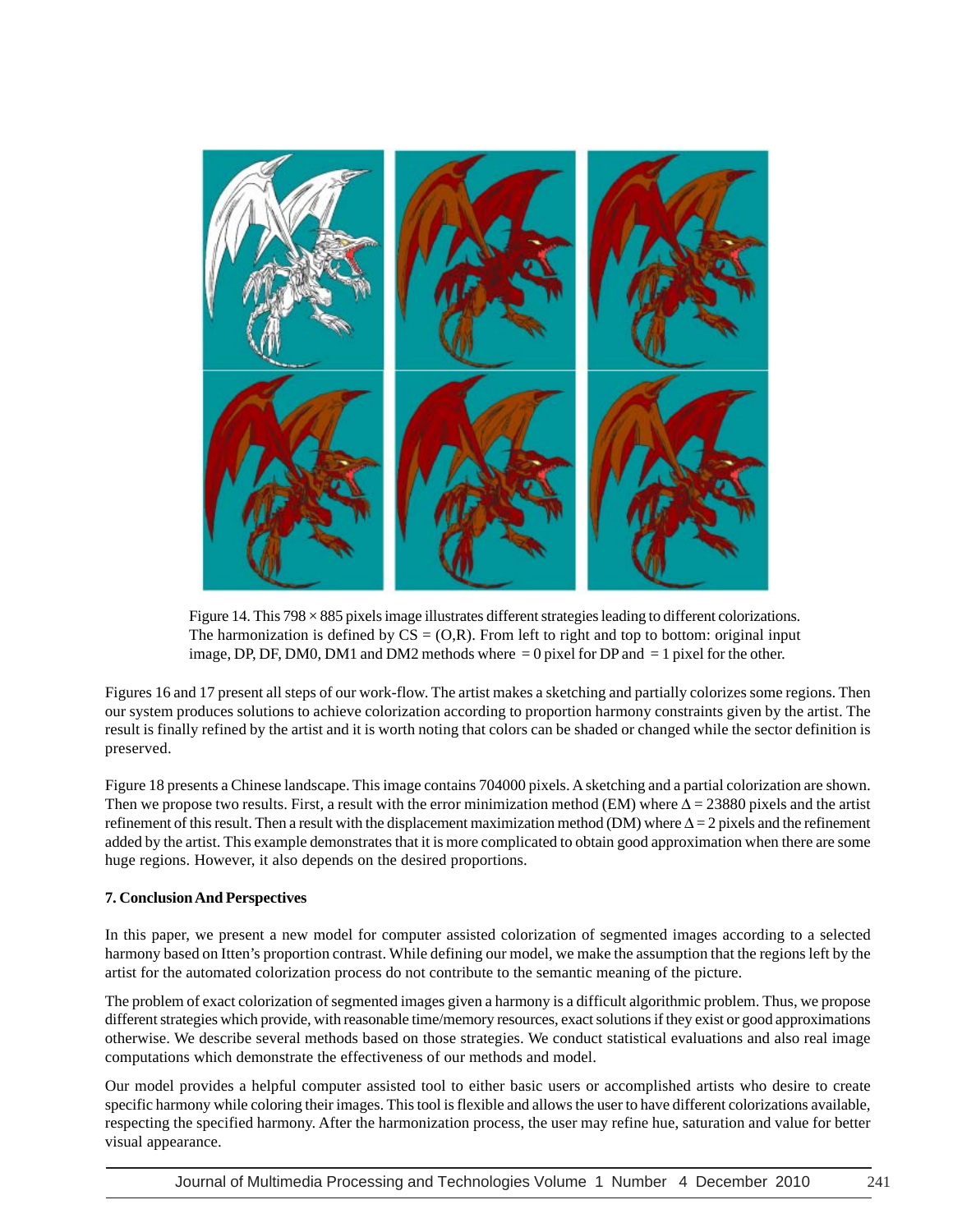

Figure 15. From top to bottom and left to right: Sketching (651  $\times$  560 pixels); partial colorization; harmonization with  $CS = (Y, O, R, G, B, V)$  and DF and EM methods and respectively at the bottom, their artist refinement with shading



Figure 16. Sketching (570×806 pixels); partial colorization; harmonization with CS = (Y,O,R, V,B) and DP method; artist refinement with shading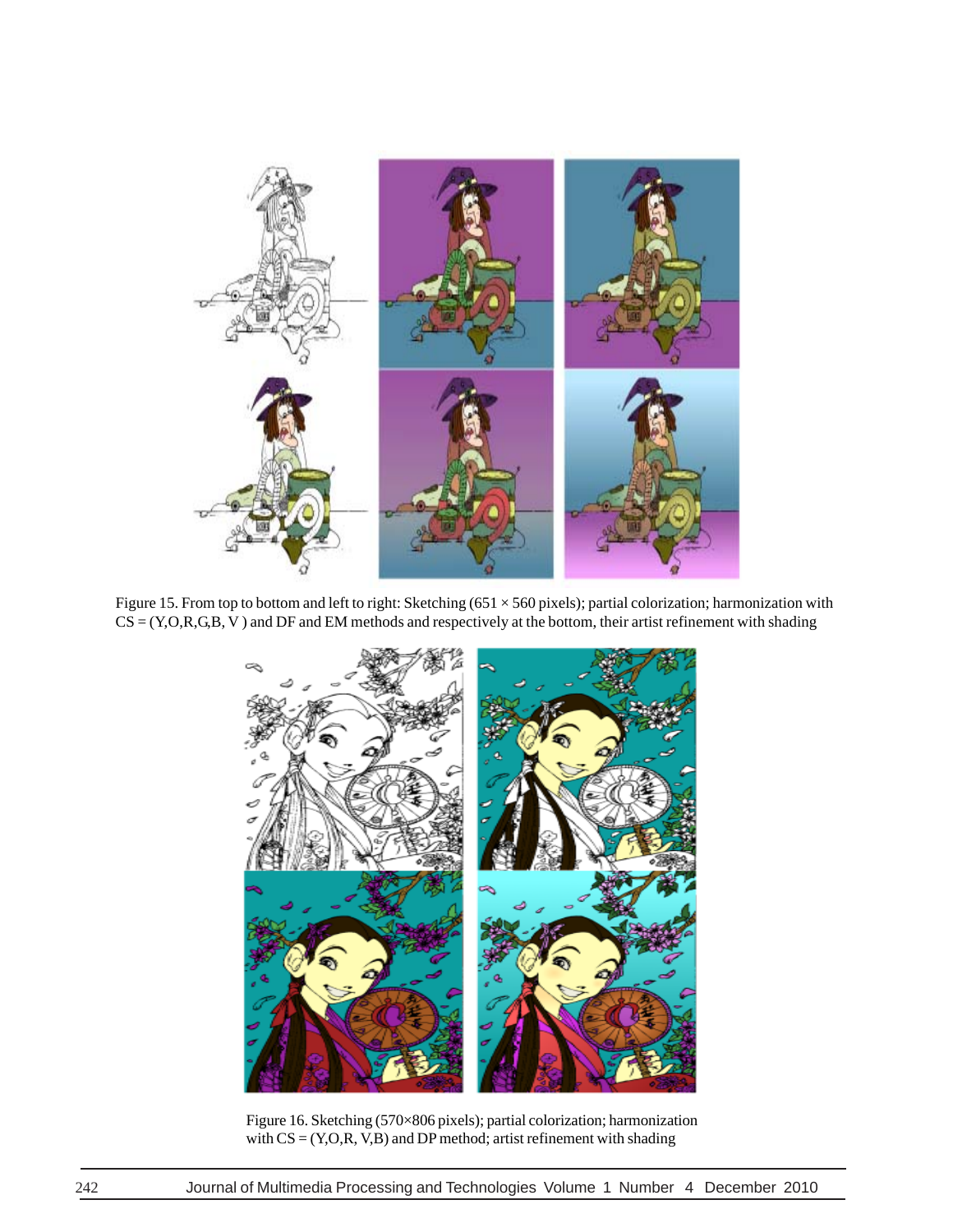

Figure 17. Sketching ( $500 \times 714$  pixels); partial colorization; harmonization with  $CS = (O,R,G,V)$  and DP method; artist refinement with shading



Figure 18. From top to bottom and left to right: Sketching (1000  $\times$  704 pixels); partial colorization; harmonization with  $CS = (Y, O, G)$  and EM method; artist refinement; harmonization with  $CS = (Y, O, R, G)$  and DM method with  $\omega = 0$ ; artist refinement.